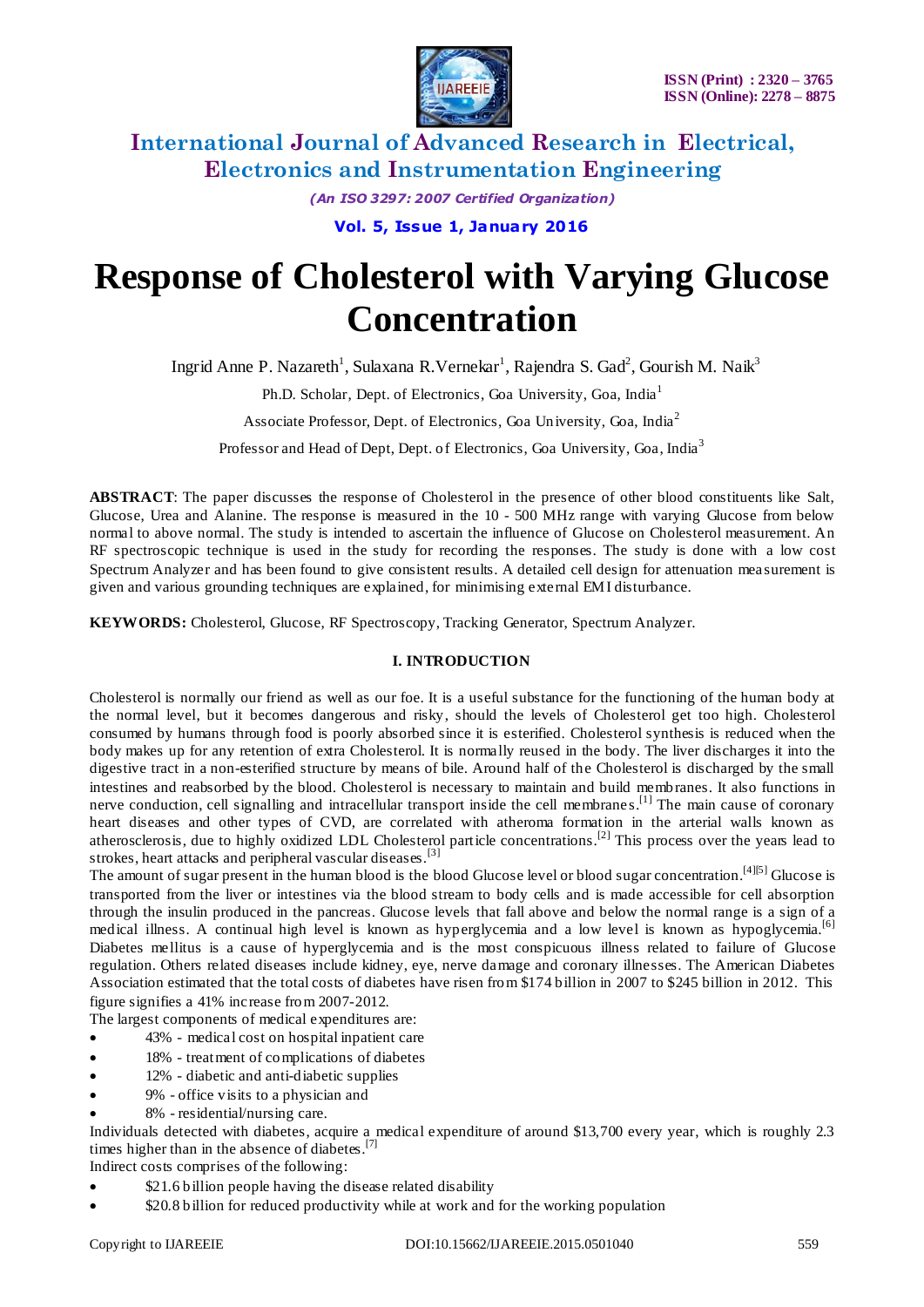

*(An ISO 3297: 2007 Certified Organization)*

## **Vol. 5, Issue 1, January 2016**

- \$18.5 billion people having lost productivity due to early mortality and
- \$2.7 billion reduced productivity for the unemployed.

#### **II. PREPARATION OF SAMPLES**

The Glucose in the human blood ranges from 70-110 mg/dL. The range of Urea is 10-20mg/dL, Salt is  $9g/L$ , Cholesterol is 225mg/dL and Alanine is 10-20mg/dL. This experiment is conducted with 90mg/dL of Glucose, 12.5mg/dL of Alanine and 15mg/dL of Urea. Solution samples having concentrations in the range of 0.75 to 2.5 times the normal concentration of Cholesterol are prepared using double distilled water. Every sample comprises of 14mL of water and 1mL of Alcohol.<sup>[8]</sup> Alcohol is added to water in order to dissolve the Cholesterol, to a particular extent in water. Now 0.5 times the normal range of Glucose (6.8mg/dL) is dissolved in 0.75, 1, 1.25, 1.5, 2 and 2.5 times the concentration of Cholesterol i.e.  $25.5mg/dL$  up to  $85mg/dL$  and the results were noted. The experiments were conducted in 2 particular modes i.e. fast and slow sweep. The experiments were conducted and repeated after an hour and two hours so as to nullify the environmental effect. The above results were compared with the first results and were found to be precise. Next, the experiment was conducted with Glucose in the normal range with different concentrations of Cholesterol and the results were noted. Similarly Glucose having 2 times and 3 times the normal range i.e. 27mg/dL and 40.5mg/dL were mixed with different concentrations of Cholesterol and the results were noted again.

#### **III. CELL DES IGN**

In order to measure the RF response of Cholesterol with varying Glucose in the presence of other blood constituents, a cell was designed using plastic sheets with breadth of 1cm, length of 12.5cms and height of 2cms as shown in Fig. 1. A thin copper foil was used to cover the outside and a thin gold foil inside the cell. In order to avoid external ra diation, the cell was put in an iron container which was grounded separately. 2 connectors were placed on both sides of the cell. A thin gold wire was connected along the center of the cell.



Fig. 1: Schematic of the Measurement Cell

#### **IV. EXPERIMENTAL S ETUP**

In order to avoid any mechanical movements, the cell was screwed onto a wooden plank along with the signal analyzer and tracking generator. A signal was introduced into the cell from the Tracking Generator, through the gold wire and it was received by the signal analyzer at the other end of the cell.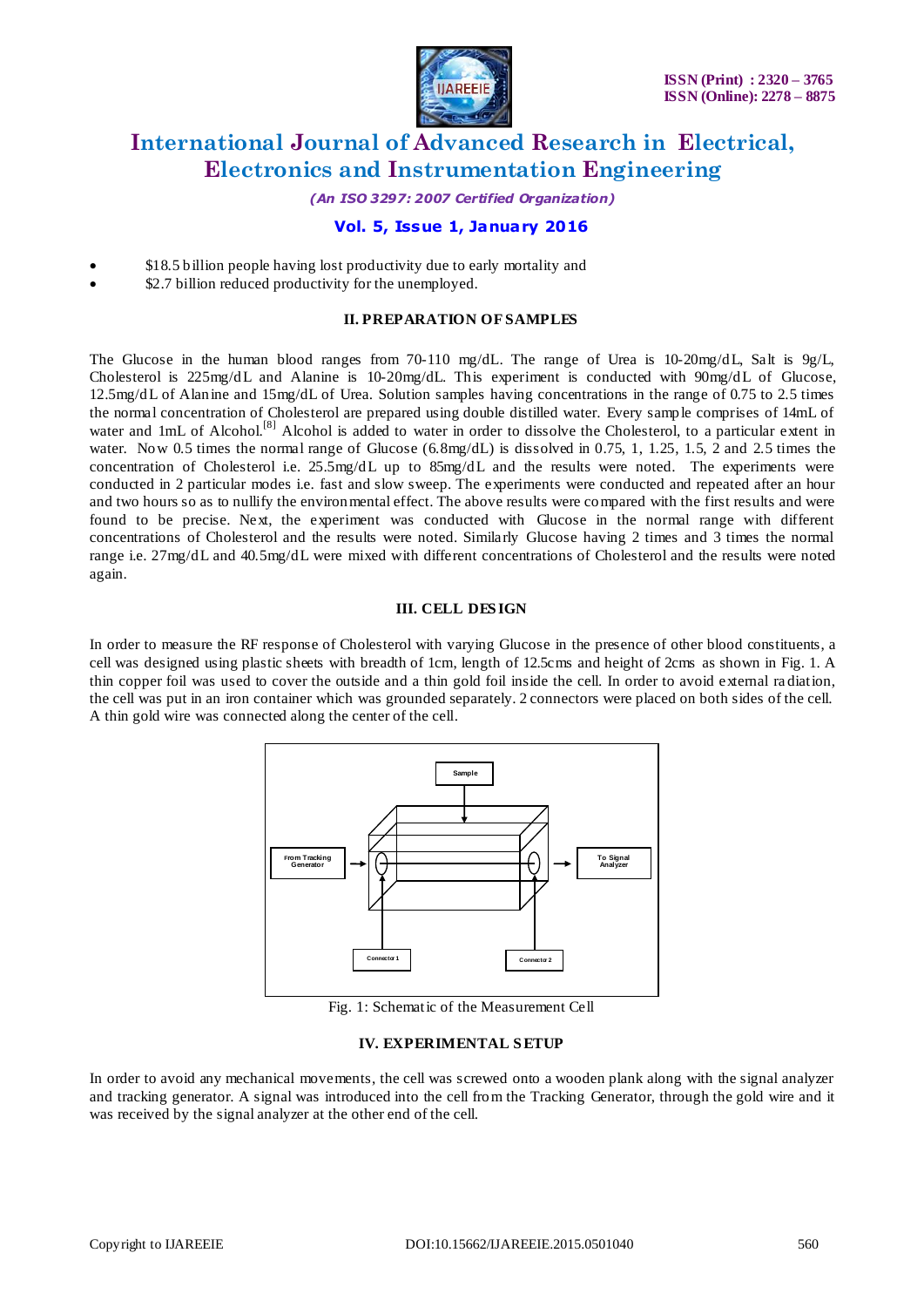

*(An ISO 3297: 2007 Certified Organization)*

## **Vol. 5, Issue 1, January 2016**



Fig. 2: Experimental Setup

The experimental Setup is shown above in Fig. 2 which uses a Tracking Generator USBTG44A and Signal Analyzer USB-SA44A. The instruments range between 10Hz and 4.4 GHz but the samples were analyzed up to 500MHz. The range can be modelled through curve fitting and multivariate applications in order to develop parameters to predict blood composition such as Cholesterol, Glucose, Urea, etc.

### **V. RES ULTS**

It can be observed from the graphs shown in Fig. 3 to Fig. 6 that as the concentration of Cholesterol increases from 0.75 to 2.5, the absorption increases in the range of 60MHz to 100MHz.



Fig. 3: Graph of 60MHz - 100MHz with normal Glucose concentration

A typical graph is shown in Fig. 3 which gives the variation in the signal attenuation for varying concentration of Cholesterol where Glucose is maintained at the normal level i.e. 1 and the other constituents are also maintained at normal levels. It may be observed that between 80MHz - 100MHz, attenuation due to Cholesterol is significant.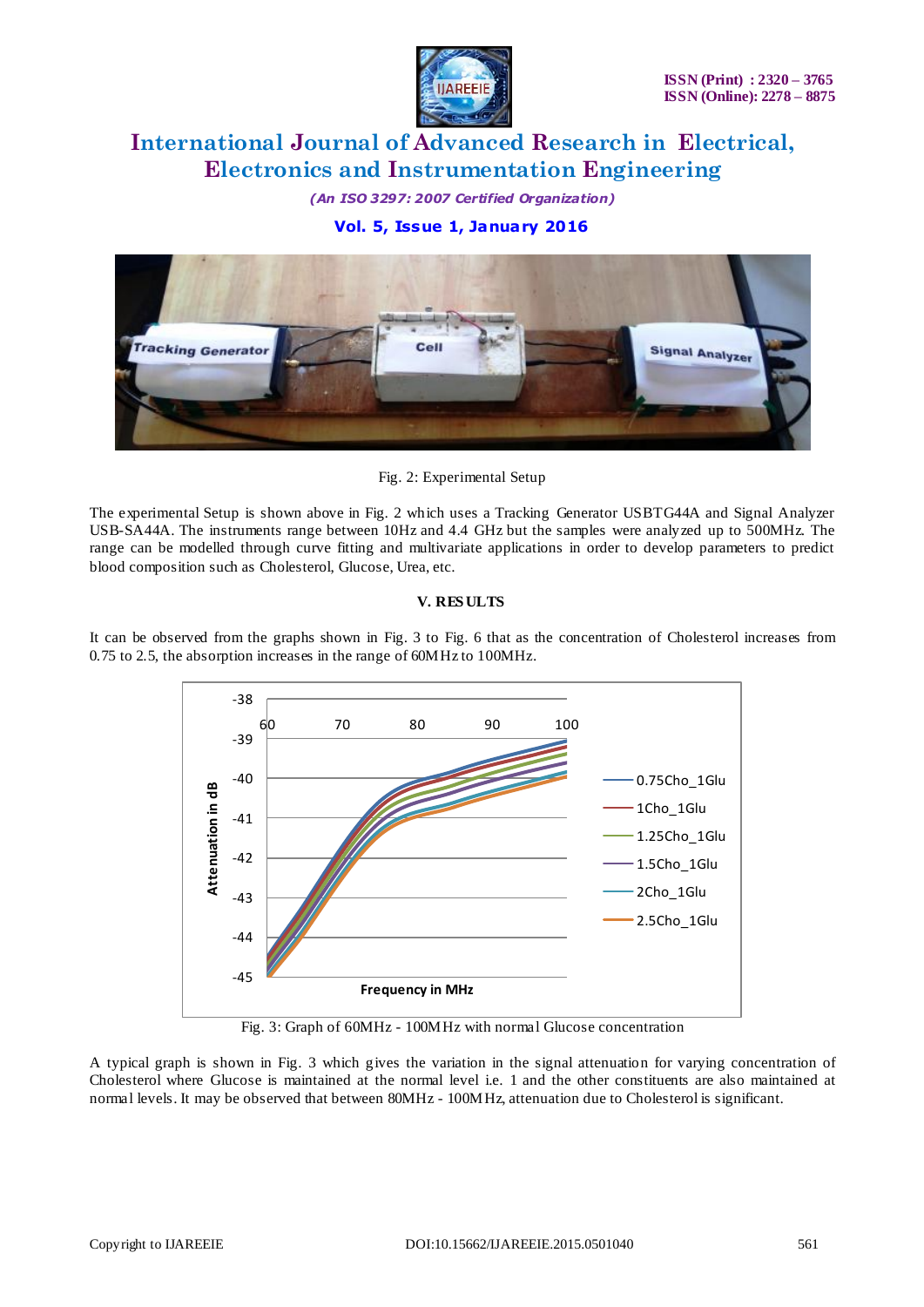

*(An ISO 3297: 2007 Certified Organization)*

**Vol. 5, Issue 1, January 2016**



Fig 4: Graph of 60MHz – 100MHz with half the normal Glucose concentration

Similarly, Fig. 4 gives the variation in the signal attenuation for varying concentration of Cholesterol where Glucose is maintained at a low level i.e. 0.5 and the other constituents are maintained at the normal level.



Fig. 5: Graph of 60MHz – 100MHz with twice the normal Glucose concentration

As shown above, Fig. 5 shows the variation in the signal attenuation for varying Cholesterol concentration wherein Glucose is maintained at twice the normal level i.e. 2 and the other constituents are maintained at the normal level. As the concentration of Cholesterol increases from 0.75 to 2.5, the absorption also increases.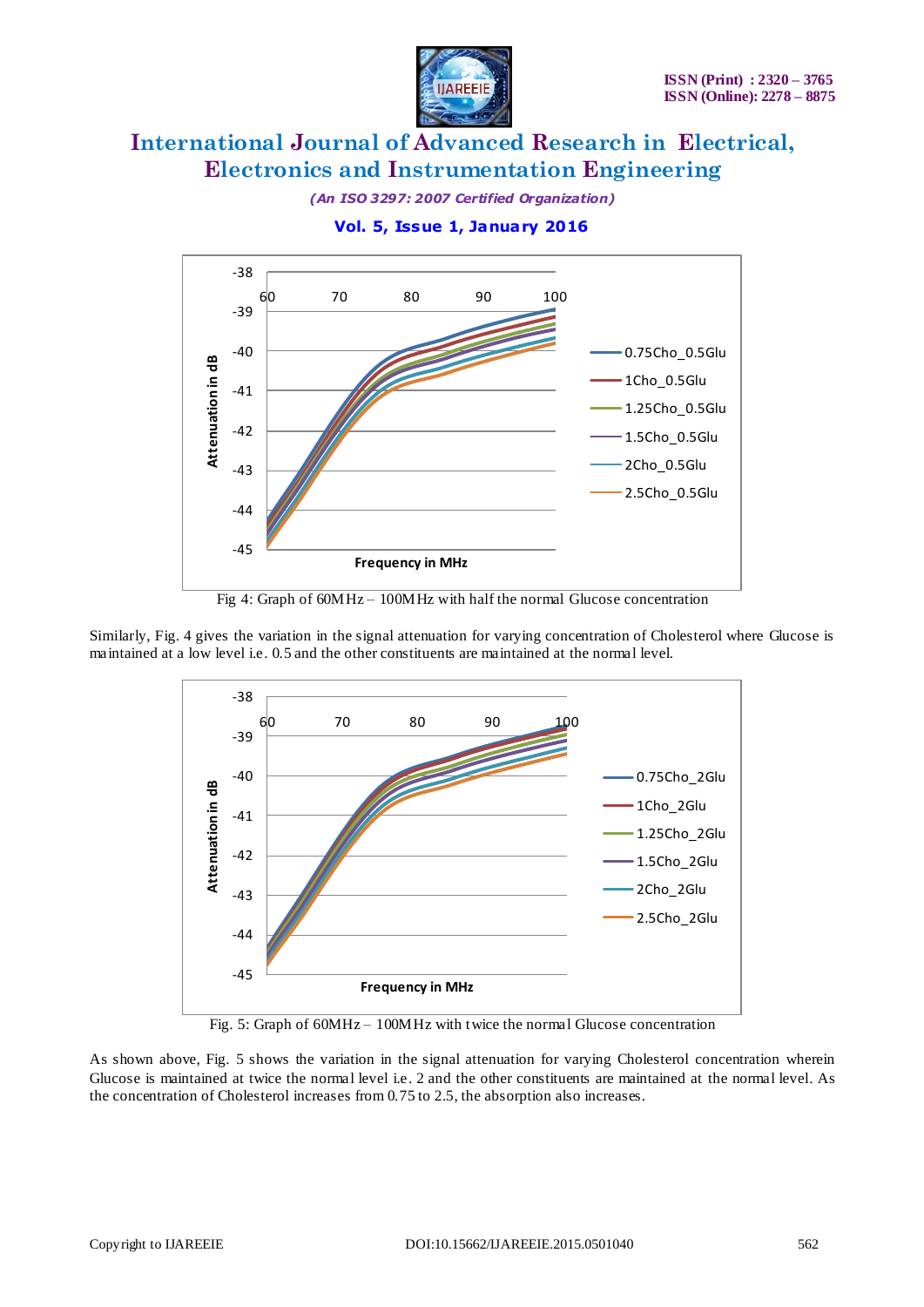

*(An ISO 3297: 2007 Certified Organization)*

**Vol. 5, Issue 1, January 2016**



Fig. 6: Graph of 60MHz – 100MHz with 3 times the normal Glucose concentration

Fig. 6 shows the variation in the signal attenuation for varying Cholesterol concentration wherein Glucose is maintained at a high level of 3 i.e. 3 times the normal Glucose level and the other constituents are maintained at the normal level. It is observed that attenuation due to Cholesterol is significant between 80-100MHz.

The results bring out the conclusion, that the RF response of Cholesterol is independent of Glucose and therefore no normalization needs to be done if Glucose is found varying from person to person.

#### **VI. CONCLUS ION**

The manuscript reports the results of study done on samples of solutions prepared, using various constituents such as Cholesterol, Glucose, Urea, Alanine and Salt. The study shows that Cholesterol is showing a significant change in the attenuation, in the range of 80MHz - 100MHz, inspite of large variation of Glucose concentration. This indicates Glucose has no effect on the RF of Cholesterol in this range. The study is significant for the development of monitoring Cholesterol wherein Glucose need not be taken into account, as its influence is almost negligible in this range. It may be noted that in the present lifestyle of people, Glucose is a commonly varying factor and if had to influence Cholesterol, the instrumentation development could be more complicated. The results shown above can be used in regression analysis to quantify the concentration of Cholesterol.

#### **REFERENCES**

- 1. Geoffrey M Cooper, "The Cell, A Molecular Approach", Sunderland (MA): Sinauer Associates, 2nd edition, 2000.
- 2. Lecerf JM, de Lorgeril M, "Dietary cholesterol: from physiology to cardiovascular risk", British Journal of Nutrition, Vol: 106, Issue: 1, Pg. No.: 6–14, 2011
- 3. Dubois C, Armand M, Mekki N, Portugal H, Pauli AM, Bernard PM, Lafont H, Lairon D, "Effects of increasing amounts of dietary cholesterol on postprandial lipemia and lipoproteins in human subjects", Journal of LIPID Research, Vol: 35, Pg. No.: 1993-2007, 1994.
- 4. "About diabetes", World Health Organization. Retrieved 4 April 2014.
- 5. American Diabetes Association, "Standards of medical care in diabetes-2013", Diabetes Care, Vol.36, Issue: Suppl 1, Pg. No.: S11–S66, 2013<br>6. Robert M. Sargis, "An Overview of the Pancreas Understanding Insulin and Diab
- 6. Robert M. Sargis, "An Overview of the Pancreas Understanding Insulin and Diabetes", http://www.endocrineweb.com
- 7. Wenya Yang, Timothy M. Dall, Pragna Halder, Paul Gallo, Stacey L. Kowal and Paul F. Hogan, "Economic Costs of Diabetes in the U.S. in 2012", Diabetes Care, Vol. 36, Issue: 4,Pg. No.: 1033-1046, April 2013
- 8. Ingrid Anne P. Nazareth, Sulaxana R. Vernekar, Rajendra S. Gad, Gourish M. Naik, "Application of RF Spectroscopy For Blood Glucose Measurement", International Journal of Electronics and Communication Engineering & Technology, Vol.: 5, Issue: 7, Pg. No.: 32-38, July 2014.